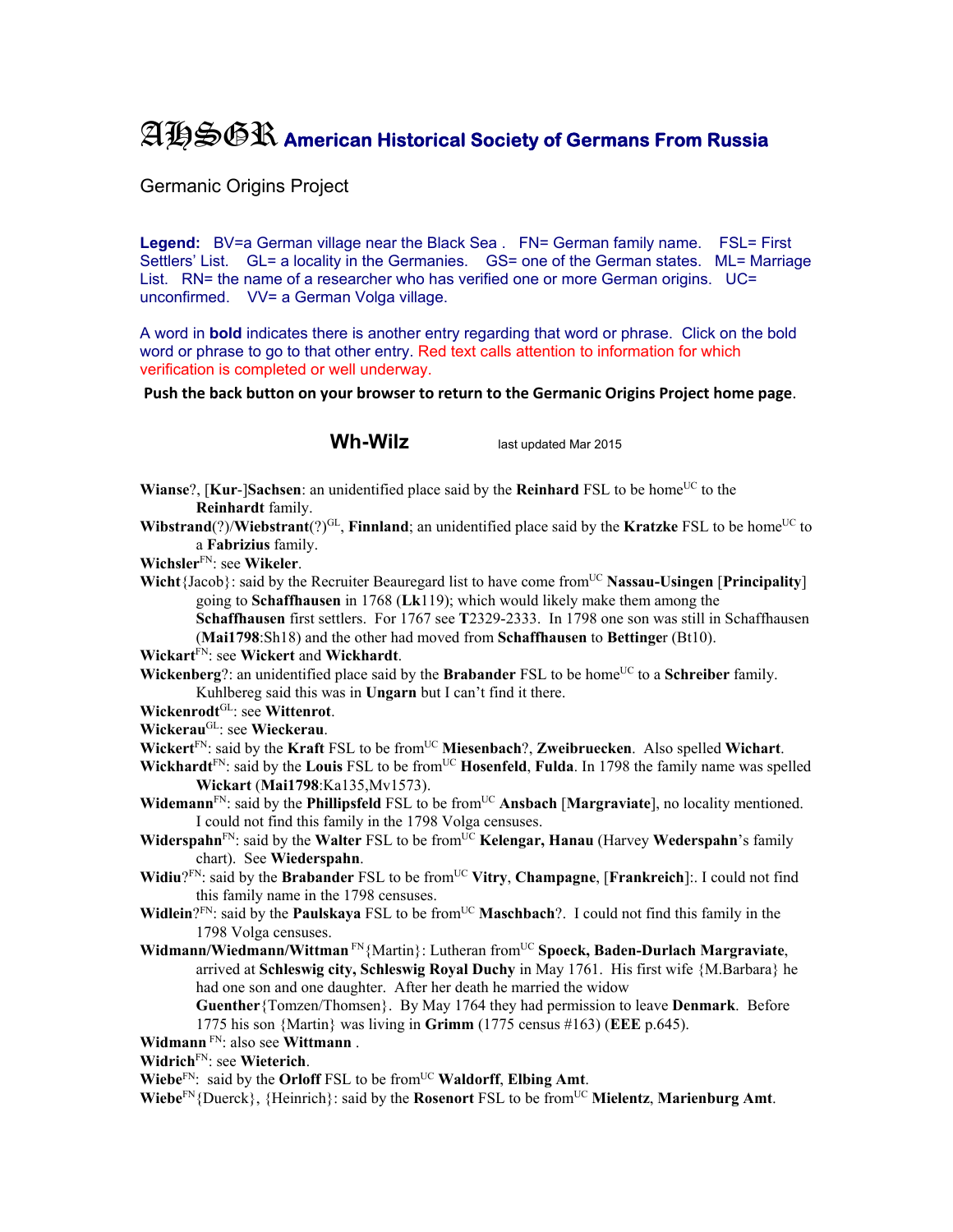**Wiebe**FN: said by the **Tiege** FSL to be fromUC **Zeuerschekampf/Zeyerskampen**, **Elbing Amt**.

- **Wiebelsheim**<sup>GL</sup>, **Kurpfalz-Leiningen**: an unidentified place said by the **Bauer** FSL to be home<sup>UC</sup> to a **Vogt** family. This may be Wiebelsheim then in **Kurtrier** just E of the **Kurpfalz** border (but not in either **Kurpfalz** or **Leiningen**) some 19 miles SSE of **Koblenz** city.
- **Wieber**{Margaretha}: with her **Jonsen** husband {Matthius} had a son baptized in **Luebeck** 12 June 1766 (**Mai&Marquardt**#1356). Not found in any later source.
- **Wieblingen, [Kurpfalz]** near **Heidelberg**: is today a northern suburb of **Heidelberg** city. **EEE** pp.540- 542 said this was homeUC to **Hellmut/Helmut/Hellmuth**{Michel} who settled first in **Denmark** and then in **Schilling**
- Wiebstrant<sup>(?)GL</sup>, see Wibstrand.
- **Wiechert** FN: said by the **Schwed** FSL to be from<sup>UC</sup> **Himburg**. I could not find them or any likely descendants in **Mai1798**.
- **Wieckerau**GL, **Elbing**: this is probably Wickrowo, **Poland**, which was in **East Prussia** some 13 miles ESE of **Elbing** city. Said by the **Orloff** FSL to be home<sup>UC</sup> to the **Froese** and **Penner**{Johann} families. Also spelled **Wickerau**.
- **Wied**{J.Jacob}: married **Hekel**{Ursula} in **Rosslau** 3 June 1766 (**Mai&Marquart**#1002). **KS**164 has the wrong year: 1765. Not found in any later source.
- **Wiedeberg**<sup>FN</sup>: said by the **Katharinenstadt** FSL to be from<sup>UC</sup> **Christinen**(?), **Daenemark**.

**Wiedecke**FN: see **Windecke**.

- **Wiedemach**?<sup>FN</sup>: said by the **Paulskaya** FSL to be from<sup>UC</sup> Sachsen (no locality mentioned). I could not find this family in the 1798 Volga censuses.
- **Wiedemann/Wittmann**FN{J.Georg Sr.}: Corina **Hirt** proved he was born in 1712, to {J.Georg} and his **Frischkorn** wife {A.Margaretha}, and in 1733 married {Christina Katharina} daughter of **Hasen**{Leonhard}, both events in **Pfaffenhofen** where all but one of their 11 children were born (**CVGS**, Doenhof, Wiedemann). Lutheran, fromUC **Kuernbach Condominium** he rrived at **Flensburg, Schleswig Royal Duchy** in June 1762. With wife {Christine Catharina} and 3 children, he last registered in Denmark in April 1765 (**EEE** p.645). Not in **Kulberg** or in **T**. By July 1766 with wife {A.Christina} and one daughter he had settled in **Doenhof** FSL #36 which said he was from<sup>UC</sup> Wuerttemberg (no locality mentioned). A married son {Leonhard} was also there at FSL #37. For another son {J.Georg Jr.} go to **Wittmann** in this index. In 1798 members of this family are recorded at **Mai1798**:Dh39, Dh46, and Kt17.
- **Wiedemann**<sup>FN</sup>: said by the **Leitsinger** FSL to be from<sup>UC</sup> **Kilmeis**?, **Schwaben**.
- **Wiedemann**FN: also see **Wendemann** and **Wittmann**.
- **Wiedemeier**{Gertrude}: may have settled first in **Dehler**, married Herr **Suess** in **Preuss**, moved to **Neukolonie**, and later married Herr **Sauer** of **Koehler** (**Mai1798**:Mv1890(1896) and Kl80).
- **Wiederau**<sup>GL</sup>, **Sachsen**: said by the **Lauwe** FSL to be home<sup>UC</sup> to an **Andreas** family. This might be some 10 miles NNW of **Chemnitz**, or some 11 miles SSW pf **Leipzig**.
- **Wiederhold**FN: see **Wiederholt**.
- Wiederholt/Wiederhold<sup>FN</sup>{J.Heinrich}: from<sup>UC</sup> Niedergruendau married 22 June 1766 Heil{Elisabetha} fromUC **Unternaubel** (**Mai&Marquardt**#707). Said by the **Messer** FSL #90 to be fromUC **Isenburg** (no locality mentioned). ). In 1798 the family name was spelled **Wiederhold** (**Mai1798**:Ms74).
- **Wiederhold**{Katharina E.}: age 45 in 1798 with husband **Bartholomaeus**{Christian} in **Philippsfeld** #18 (**Mai1798**:Pp18). She was still single in her father {Wilhelm}'s household #35 when he first settled in **Philippsfeld** in August 1767.
- Wiederholt/Wiederhold<sup>FN</sup>{Wilhelm}: said by the Phillipsfeld FSL #35 to be from<sup>UC</sup> Machtlos, [Hessen-**Kassel Landgraviate**]. Spelled **Wiederhold** in 1798 (**Mai1798**:Pp18, Pl21).
- **Wiedermus**: see **Altwidermus**.
- **Wiederich**FN: also see **Wieterich**.
- Wiederode, Rothenburg Wiederode near Witzenhausen: an unidentified place said to be home<sup>UC</sup> to **Hartmann**{Henrich} who married **Meyer**{A.Margarethe} 5 June 1766 (**Mai&Marquardt**#683 & **KS**145).
- **Wiederkehr**<sup>FN</sup>: said by the **Laub** FSL to be from<sup>UC</sup> **Appenrod**, **Darmstadt**. In 1798 the family name was spelled **Witterker** and the wife's maiden name was given as **Jokal**/**Jokel**? (**Mai1798**:Lb36).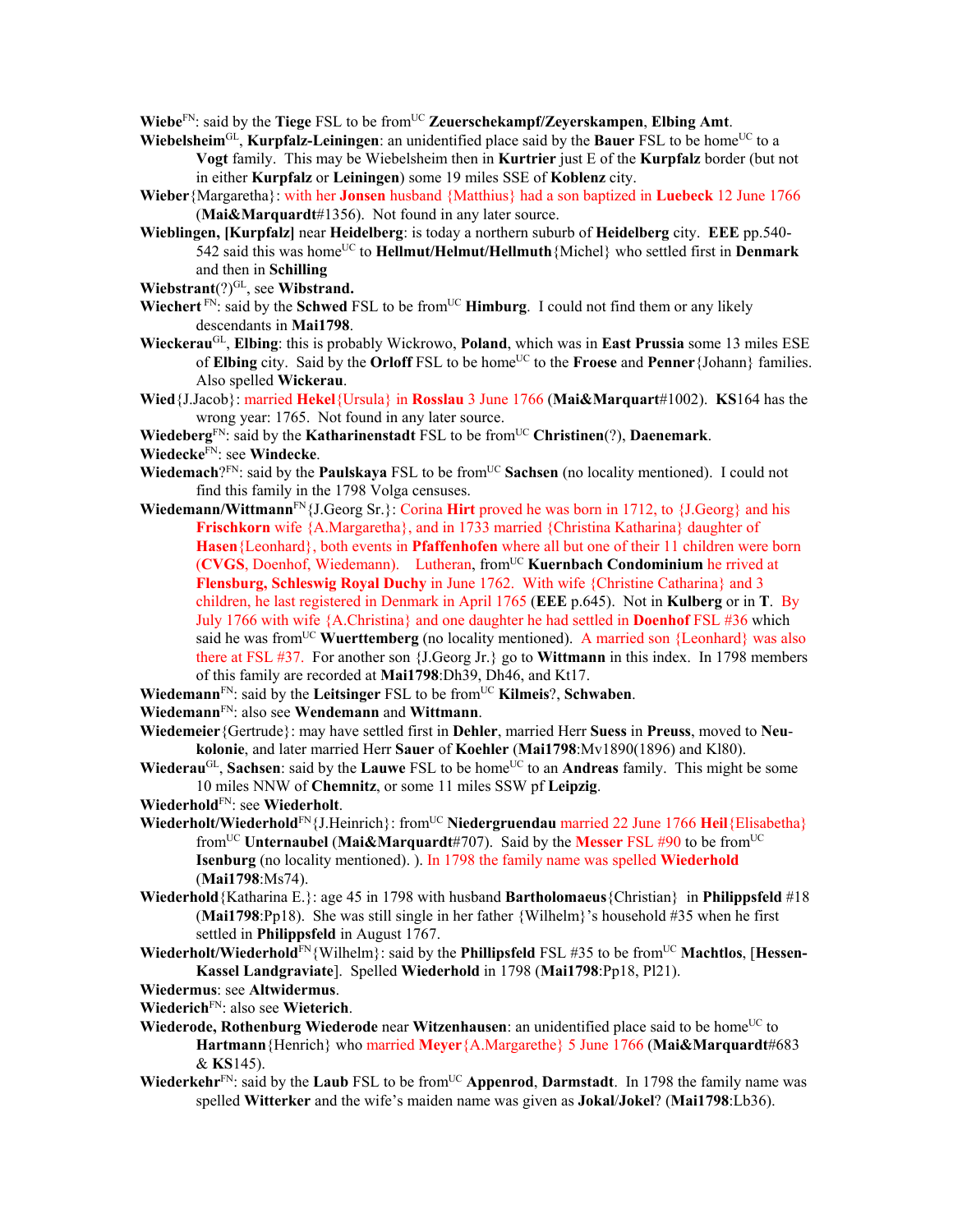**Wiedermus**GL, [**Isenburg-Buedingen County**]: is now called **Altwiedermus**, **Hessen**, is some 5 miles SW of **Buedingen**, and is said by **Buedingen** church records to be home<sup>UC</sup> to a **Hohnstein** man; he later settled in **Norka** (**Mai&Marquardt**#1207).

**Wiedermus**GL, [**Isenburg-Buedingen County**]: see **Altwiedermus**.

- **Wiederrich**FN: **Curt Renz** has found the church records for this **Hoffnungstal, Bessarabia**, family in **Hunspach, Weissenburg Kreis, Elsass**.
- **Wiederspahn**{name not mentioned}: **KS**164 says he secretly left **Soden** in **Taunus**. No further information.
- **Wiederspahn**<sup>FN</sup>{J.Heinrich}: the **Walter Research Group** has confirmed in local parish records that this family, listed at the **Walter** FSL #61, came from **Gelnhaar, Isenburg** (now **Hessen**). Exit records are said to indicate that while the wife {Juliana} and childlren were born in **Gelnhaar** where the family lived when it left for **Russia**, the father had been born<sup>UC</sup> in **Usenborn** (**Auerbach**).
- **Wiederwalt**{Georg}: married **Rotter**{A.Maria} in **Rosslau** 22 June 1766 (**Mai&Marquardt**#1028). **KS**164 has the wrong year: 1765. Not found in any later source.
- **Wiederwellstadt**?/**Wiederwoellstadt**GL, **Solms**: go to **Niederwoellstadt**.

**Wiedmann** FN: see **Widmann** and **Wittmann** .

- **Wied-Neuwied County**GS : a county, often refered to simply as **Neu-Wied**, whose lands extended northerly from **Neu-Wied** town.
- [**Wied-**]**Runkel** [**County**] GS: this state, popularly referred to simply as **Runkel**, was seated in the town **Runkel** which is some 25 miles E of **Koblenz** city and some 29 miles NW of **Frankfurt-am-Main**. Some of its territory lay to the N and E of **Runkel** town, but at least as much lay N of **Coblenz** in somewhat scattered pieces at Dierdorf and N and W; at Grenzhausen and E of Grenzhausen; and a small piece to the W of Herschbach but not including that town. Said (no locality mentioned) by the Pleve version of the **Balzer** FSL to be home<sup>UC</sup> to a **Spaeth** family. Said (no locality mentioned) by the **Neidermonjou** FSL to be home<sup>UC</sup> to **Bisterfeld**, **Kuhn**, **Voeller**, and perhaps **Schaefer** families. Said (no locality mentioned) by Kuhlberg to be home<sup>UC</sup> to a **Dietrich** family and possibly a **Hillegbich**? family.
- **Wieg(er**){Helena Catharina}: daughter of {Johann} from<sup>UC</sup> **Fuerth** in **Bavaria married Foerst**{J.David} on 30 April 1766 in **Woehrd** (**Mai&Marquardt**#588). **KS**128 has **Erlangen** and {Katharina} and indicates that her family name was some times rendered **Wieg**(**er**){Helene K.}. I did not find them in any later source.

**Wiegand**FN: this family name was found recorded in **Tann** marriage records 1762-1767; see **Flegel** trip. **Wiegand**FN: filed among the **Weigand**.

- **Wiege**(?)<sup>GL</sup>: an unidentified place said by the **Katharinenstadt** FSL to be home<sup>UC</sup> to a **Reinhardt** family. This might be in **Picardie, France**, some 72 miles SW of **Brussels, Belgium**.
- **Wiegener**?FN: said by the **Dietel** FSL to be fromUC **Minirzel**(?), **Kurpfalz**. Spelled **Wegener** (Mai1798:Dg6) and **Weg** (Sd28) in 1798.
- **Wiegener**<sup>FN</sup>: said (no locality mentioned) by the **Warenburg** FSL to be from<sup>UC</sup> **Magdeburg** [Duchy]. They surely died prior to the 1798 Volga censuses.

**Wieger**: see **Wieg**.

- **Wiegner**FN: this family name was found recorded in **Winterhausen** marriage records 1760-1769; see **Flegel** trip.
- **Wiehl** $F_N$ : said by the **Kraft** FSL to be from <sup>UC</sup> **Eket**(?), **Friedberg**.
- **Wiehl**FN: this family name was found recorded in **Schotten** parish records for many years prior to 1767; see **Flegel** trip.
- **Wiel**FN: said by the **Laub** FSL to be fromUC **Grebenhain**, **Darmstadt**. In 1798 spelled (**Mai1798**:Ps40).

**Wielkibor**, **Czenstochau**, **South Prussia**: the **GCRA** said it was aka **Hochberg** and was associated with a **Dollinger** family in 1803. This proably is nka Wielki Bor 3 miles W of **Czestochowa**, **Poland**.

- **Wielkie Jeziorke**GL: as best I can tell this was not another name for **Hohensalza**.
- **Wielst**<sup>FN</sup>: said by the **Katharinenstadt** FSL to be from<sup>UC</sup> **Korbach**.
- **Wien**<sup>GL</sup>: said by the **Paulskaya** FSL to be home<sup>UC</sup> to a **Meier** family. Said by the **Warenburg** FSL to be home<sup>UC</sup> to a **Molko** family. Surely the same as the next entry.
- **Wien**<sup>GL</sup>, **Oesterrieich**: is **Vienna, Austria**, said by the **Goebel** FSL to be home<sup>UC</sup> to a **Anger** family. Said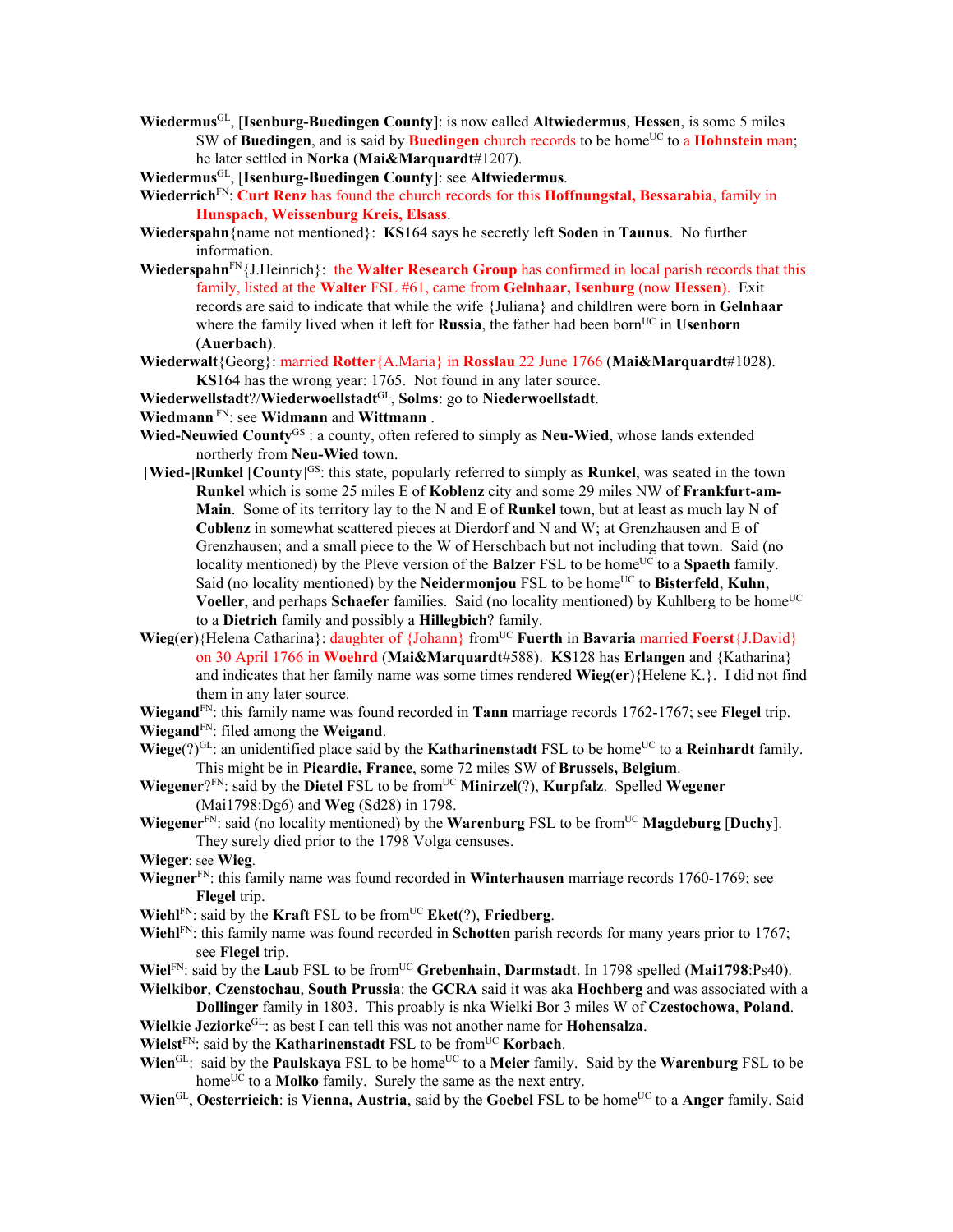by the **Hoelzel** FSL to be home<sup>UC</sup> to a **Hoelzel** family. Said by the **Kano** FSL to be home<sup>UC</sup> to a Gedeke family. Said by the **Katharinenstadt** FSL to be home<sup>UC</sup> to a **Wagner** family. Said by the Leitsinger FSL to be home<sup>UC</sup> to a **Pachtrech** family. Said by the Louis FSL to be home<sup>UC</sup> to a **Winker** family. Said by the **Ober Monjou** FSL to be home<sup>UC</sup> to a **Sommer** family and, possibly though much less likely, a **Pauly** family.

- **Wiener**<sup>FN</sup>: said by the **Bauer** FSL to be from<sup>UC</sup> Crumstadt, **Hessen-Darmstadt**. For 1798 see **Mai1798**:Br36.
- **Wiencken**{A.Sophia}: a **Luebeck** ML recorded her 16 October 1765 marriage to **Caspar**{Johann} (**Mai&Marquardt**#41 and **KS**124). I could not find this couple in any published FSL or in **Mai1798**.
- **Wiens**FN: see **Wiensz**.
- **Wiensz**  $\text{FN }$  {Wilhelm}: said by the **Orloff** FSL to be from<sup>UC</sup> **Berwald**. Also spelled **Wiens**.
- **Wiensz**<sup>FN</sup>{Duerck}: said by the **Orloff** FSL to be from<sup>UC</sup> **Muensterburg**, **Tiegenhoff Amt**. Also spelled **Wiens**.
- Wiensz {Johann} FN: said by the **Orloff** FSL to be from<sup>UC</sup> Siemensdorff, Marienburg Amt. Also spelled **Wiens**.
- **Wiensz**FN{Johann}: said by the **Tiege** FSL to be fromUC **Schoenesee**, **Tiegenhoff Amt**.
- **Wiensz**FN{Claasz}: said by the **Tiege** FSL to be a friend living with the **Toews**{Abraham} family.
- **Wiera**GL: see **Werda**.
- **Wierner**: see **Werner**.
- **Wiersdorf**?, **Kurmainz**[sic?]: an unidentified place said by the **Seelmann** FSL to be home<sup>UC</sup> to a **Pfeifer** family. I found four Wiersdorfs but none in lands that were then **Kurmainz**.
- **Wiershausen**FN: said by the1798 **Warenburg** census to be the maiden name of frau **Nickel**{J.Peter}.
- **Wierwein/Wehrwein**{Conrad & E.Margaretha}: were godparents was a godfather at the 13 July 1766 Luebeck baptism of a son of the Staus-Figel couple (Mai&Marquardt#1358). Not found in **Kulberg**. Later in 1766 **Wehrwein**{Conrad & Charlotte} with 3 children took transport in **Oranienbaum** for the **Volga** {**T**5112). Not found in any later source.

**Wiesbach**<sup>GL</sup>: an unidentified place said by the **Ober-Monjou** FSL to be home<sup>UC</sup> to a **Kranewitz**/**Krannewitter** family. There are at least 3 such placenames in Germany.

**Wiesbach**, **Bassingheim Barony**: near **Schmitten**, **Hesse**.

**Wiesbach**, **Pfalz-Zweibruecken Duchy**: is some 5 miles N of **Stambach** and has parish records which include the **Artzer** family that went to **Seewald**.

**Wiesbaden**, [**Nassau-Usingen Principality**]: is some 19 miles WSW of Frankfurt city center, and said by the **Kano** FSL to be home<sup>UC</sup> to a **Pflug** family and possibly to a **Zimmermann** family. Said by the **Mariental** FSL to be homeUC to the wife of Herr **Marquart**. Said by the **Paulskaya** FSL to be home<sup>UC</sup> to a **Hammel** family. Said by the **Ober-Monjou** FSL to be home<sup>UC</sup> to a **Boos**/**Boes**{Michael} family; Kuhlberg [mistakenly] said this was in [**Kur**-]**Mainz**. Said by the

Warenburg FSL to be home<sup>UC</sup> to **Todt**10 and possibly **Haussorg**? families.

- **Wiesbaden**<sup>GL</sup>, **Frankfurt-am-Main**: said by the **Katharinenstadt** FSL to be home<sup>UC</sup> to a **Bager** family. Either Wiesbaden or Frankfurt must be a mistake.
- **Wiesbaden**<sup>GL</sup>, **Hessen**: said by the **Katharinenstadt** FSL to be home<sup>UC</sup> to a **Kuenstler** family. It was not in the 1760's in **Hessen**, but was in the **Nassau-Usingen Principality**.
- **Wiesbaden**GL, **Nassau**[**-Usingen Principality**]: is some 19 miles WSW of **Frankfurt-am-Main** and was in the 1760s the seat of the princes of **Nassau-Usingen**. Said by the **Kraft** FSL to be home<sup>UC</sup> to a **Koch** family. Said by the **Kratzke** FSL to be home<sup>UC</sup> to a **Mueller/Miller** family. Said by the **Kukkus** FSL to be home<sup>UC</sup> to a **Goetz** family.
- **Wiesbaden**, **Nassau-Usingen Principality**: this city has been owned by one or another of the Nassau houses since the  $12<sup>th</sup>$  century (except for a few years in the  $13<sup>th</sup>$ ). It was made their major princely capital in 1744.
- **Wiese**{Barbara E.}: married **Friedrich**{Martin} 9 April 1766 in **Rosslau** (**Mai&Marquardt**# 926). **KS**129 and 164 evidently mistakenly say the year was 1765. I could not find them in any published FSL.
- **Wieseke**{J.Christoph}: married **Hartmann**{A.Maria} in **Rosslau** 17 July 1766 (**Mai&Marquardt**# 1041). **KS**164 has the wrong year: 1765. Not found in any later source.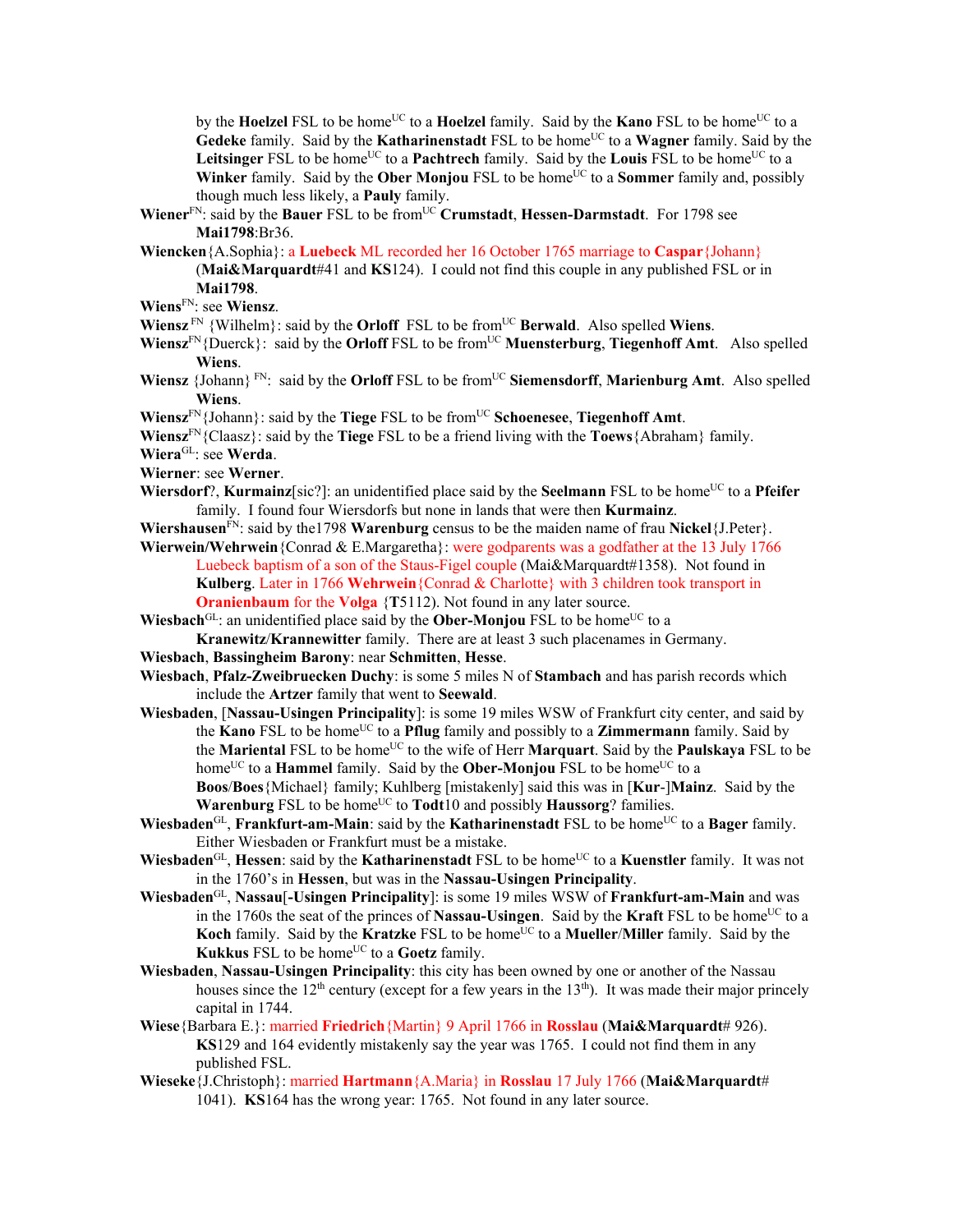- **Wiesen**, [**Hessen**-]**Darmstadt** [**Landgraviate**][sic?] an unidentified place said by the **Warenburg** FSL to be home<sup>UC</sup> to a **Saalfeld** family. There were several Wiesens in German-speaking lands but I could not find one that was then in **Hessen-Darmstadt**.
- **Wiesen Amt**<sup>GL</sup>, **Bern**: said by the **Kano** FSL to be home<sup>UC</sup> to a **Rothe** family. Was Wiesen a district within **Bern Kanton** in Switzerland?
- **Wiesendorf**, **Bamberg** [**Bishopric**]: is 13 miles S of **Bamberg** city, and said by the **Hoelzel** FSL to be homeUC to a **Hagen**{Johannes}/**Haagen** family.
- **Wiesener/Wieser**{G.Ludwig}: married in **Buedingen** ML 20 March 1766 **Diehl**{M.Christina} (**Mai&Marquardt**#457 & **KS**164). On 19 July 1766 this **Wiesener** couple {Ludwig & Maria} arrived in **Russia**, he said to be from<sup>UC</sup> **Isenburg** (**Kulberg**#2664). Not found in **T**. By 20 July 1767 this **Wieser** couple {Ludwig & Christina} had settled at **Krasnoyar** FSL #75, he said to be fromUC **Friedberg**, [**Hessen**-] **Darmstadt** [**Landgraviate**].

Wiesensteig<sup>GL</sup>: an unidentified place said by the **Kano** FSL to be home<sup>UC</sup> to a **Schotter** family. This probably was in **Kurbayern** some 10 miles SE of **Kirchheim-unter-Tech** city.

- **Wiesental**<sup>VV</sup>: was an alternate name for **Straub**<sup>VV</sup>.
- **Wiesentau/Wiesenthau, [Ansbach]:** said to be home<sup>UC</sup> to **Zeberlin**{Anna} who married **Schlegel**{Georg} in **Woehrd** 2 June 1766 (**Mai&Marquardt**#820).
- **Wiesenthau** monastery/convent/closter was said to be the home<sup>UC</sup> of **Schmidt**{Gg.} Catholic son of {Gg.}who married **Bolz**{Susanna} in **Woehrd** 25 April 1766 (**Mai&Marquarsdt**#775).
- **Wiesenthau**GL, **Ansbach**: is some 3 miles ESE of Forchheim city, and said by the **Lauwe** FSL to be home<sup>UC</sup> to a **Markus** family.
- **Wiesepans**? GL, **Nassau**:: an unidentified place said by the **Fischer** FSL to be home<sup>UC</sup> to a **Dotz**? family. **Wieser**FN: see **Wiesener**.
- **Wiesmer**FN: see **Wiesner**.
- **Wiesner/Weisner**FN: his wife is said by the **Belowescher Kolonien** FSL to be a **Horn** fromUC **Freiberg**. **Wiesner/Wissner**{Weigand/Wigand}: married 9 March 1766 **Diehl**{M.Ursula} in **Buedingen**
	- (**Mai&Marquardt**#449). **KS**164 gave his name as **Wissner**. {Wigand} and wife {Maria} arrived in **Russia** 19 July 1766, he said to be from<sup>UC</sup> **Friedeburg** (**Kulberg**2658). Not found in **T**. By 8 July 1767 {J.Weigand} sand wife {M.Ursula} had settled at **Schwab** FSL #19, he said to be from **Rodenbach**. In 1794 he moved to **Galka** (**Mai1798**:Mv2684, Gk48).
- **Wiesner**{Friedrich+w+5c}: Kulberg84 said they were from<sup>UC</sup> Zweibruecken. Not found in **T**. Said by the **Katharinenstadt** FSL  $(H162)$  to be from<sup>UC</sup> **Zweibruecken** (no locality mentioned).
- **Wiesner**<sup>FN</sup>{J.Gottlieb}: said by the **Paulskaya** FSL to be from<sup>UC</sup> **Rassnitz**.
- **Wiesner**{Kasper}: listed at #87 in the 1775 **Schilling** census is a likely first settler there. **Kulberg1603** said he was from<sup>UC</sup> **Isenburg** (no indication which one, and no locality mentioned).
- **Wiesner/Wissner**<sup>FN</sup>{J.Weigand}: said by the **Schwab** FSL #19 to be from<sup>UC</sup> **Rodenbach**. For 1794 and 1798 see **Mai1798**:Mv2684, Sb 24, 25, and Gk37; also spelled **Wiesmer** (Gb48).
- **Wiesner**FN: also see **Weiser** and **Wiessner**.
- **Wiessner**<sup>FN</sup>: said by the **Volmer** FSL to be from<sup>UC</sup> **Memmingen.** Later spelled **Wiesner.**

**Wiesst/Wiest**FN: birth records found in Erlenbach by Harold Wiest and relatives; family traced back through the Palatinate to Switzerland about 1598. Settled in Rohrbach, Odessa in 1809.

- **Wiestein**GL, **Mainz**: see **Wistein**..
- **Wiesthal**, [**Kurmainz**]: is 12 miles ENE of **Aschaffenburg** city, and was said by the **Ober-Monjou** FSL to be homeUC to a **Matheas**/**Matasch**&**Mattias** family. Kuhlberg said this was in **Franken**, which was not then a political entity, but a regional one mostly indicating northern Bavaria.
- **Wieterich**FN: listed by both the 1816 **Neudorf** census (#80) and **KS**:485 with no origin. Using **FHL**#717,097, the **GCRA** proved their origin in **Hunspach**, **Sulz** [**Amt**], **Elsass**. See the **GCRA**
	- book for more. Also spelled **Wiederich** and **Widrich**.
- **Wietrich**: go to **Weirich**.
- **Wigand**FN: see **Weigandt**.
- **Wigand**{J.Christian}: go to **Weychardt**.
- **Wigner**?FN: see **Pligner**.
- **Wikansdol**?<sup>GL</sup>, **Sachsen**: an unidentified place said by the **Lauwe** FSL to be home<sup>UC</sup> to a **Maiwald** family. **Wikeler**FN: listed in the **Bergdorf** 1858 census (**KS**:666, 486) without origin. Origin in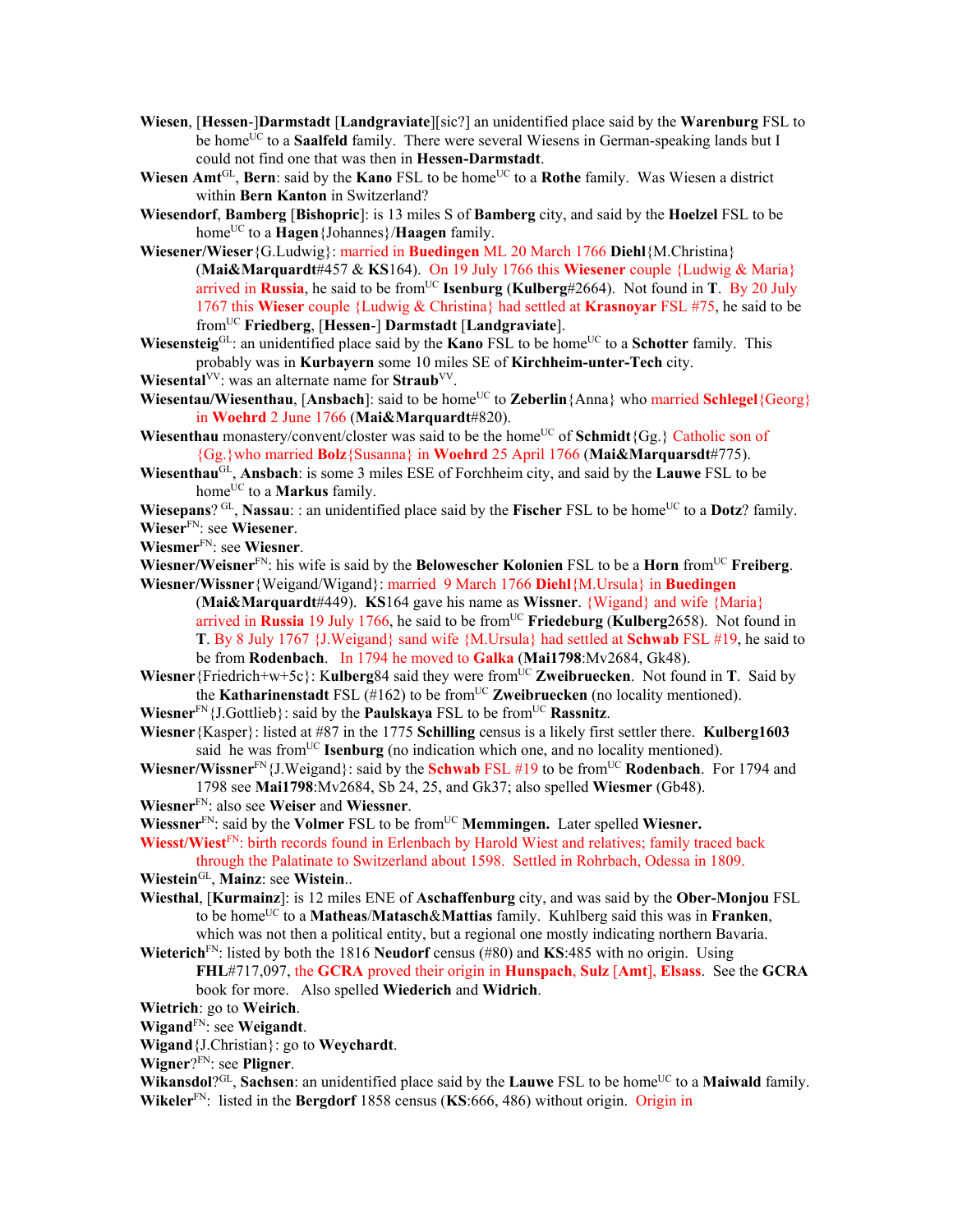**Schwieberdingen**, **Ludwigsburg** [**Amt**], **Wuerttemberg** was proven by the **GCRA** using **FHL**(1056,754 & 1,056,758) following his birth in **Markgroeningen**, proven using FHL(1,056,750). See the **GCRA** book for more details. Also spelled **Wichsler** and **Wixler**.

- **Wikster**?FN: said by the **Laub** FSL to be fromUC **Koenigsberg**, **Preussen**. In 1798 it was spelled **Vigek**? (**Mai1798**:Lb20).
- **Wilburgstetten** [**Oberamt**, **Wuerttemberg Duchy**]: is 4 miles SE of **Dinkelsbuehl** city centre. This place seems to have been the principal town in a small exclave of the **Werttemberg Duchy** (its easternmost holding?) just SE of the lands of **Dinkelsbuehl Imperial City**.
- **Wilch/Wilig**{Tobias}: was godfather at the 7 July 1766 **Luebeck** baptism of {J.Adam} son of **Dillman**{J.Balthasar} and his **Wilg** wife {A.Maria} (**Mai&Marquardt**#1306). Not found in **Kulberg** or in **T**, in any FSL or in **Mai1798**.
- **Wilck**: filed with the **Wilk.**
- **Wild**<sup>FN</sup>: said by the **Lauwe** FSL to be from<sup>UC</sup> **Beckenau**?, **Wittenberg**. In 1798 the maiden name of his widow, then frau Buss, was given as **Witt** (**Mai1798**:Lw18).
- **Wild**<sup>FN</sup>: listed by the 1858 **Neudorf** census (#152) with no origin and said by **KS**:486 to have been from<sup>UC</sup> **Schorndorf**, **Waiblingen** [**Amt**], **Wuerttemberg**. This family was not treated by the **GCRA**. **Wild** FN: also see **Will**.
- **Wild and Rhein** (aka **Wild und Rein**) **County**: this small country whose territories were scattered roughly around a line starting about 13 km W of **Alzey** and extending W some 70 more km.
- **Wildbach**<sup>GL</sup>, **Wittenberg**: an unidentified place said by the **Lauwe** FSL to be home<sup>UC</sup> to an **Ekspel**? family.
- **Wildberg**GL, **Calw parish**, **Wuerttemberg**: is some 5 miles S of **Calw, Baden-Wuerttemberg**, and was home to a **Dengler/Dangler** family that settled in **Gueldendorf, Odessa**.
- **Wildberg, Wuerttemberg [Duchy**]: said by the **Urbach** FSL to be home<sup>UC</sup> to a **Kaempf** family. This is the same place as the previous entry, except 50 years earlier.
- **Wilde**<sup>FN</sup>: said by the **Neidermonjou** FSL to be from<sup>UC</sup> **Nieder Weisel**. I could not find this man in the 1798 censuses.
- **Wildensee**<sup>GL</sup>, **Erbach County**: said by the **Walter** FSL to be home<sup>UC</sup> to **Ament** and **Beidenkopf** families. Wildensee, **Bavaria** is some 19 miles NE of **Erbach, Hessen**.
- **Wildenstein Amt**GL, **Erbach County**: said by the Kromm version of the **Jagodnaja Poljana** FSL to be home<sup>UC</sup> to a **Voelker** family; the Pleve version only mentions **Erbach**. Kromm says this was near Rhonstadt, which does not seem to be the case. The town of Wildenstein is some 18 miles NE of **Erbach** city and is 2 miles W of **Wildensee** village, **Bavaria**.
- **Wildsachsen, Darmstadt**: is 21 km W of **Frankfurt-am-Main** and was said to be home<sup>UC</sup> to **Jopp**{Elisabethe} who married **Rheim**{J.Samuel} in **Friedberg** 26 March 1766 (**Mai&Marquardt**#296). Not found in any later source.
- **Wildstack**{Friedrich}: was a witness at the 2 Oct 1765 **Luebeck** wedding of **Koenig**{J.Jakob} and **Schmidt**{Marianna} (**Mai&Marquardt**#1176). Not found in any later source.
- **Wildstack**{Wilhelm}: was a witness at the 2 Oct 1765 **Luebeck** wedding of **Koenig**{J.Jakob} and **Schmidt**{Marianna} (**Mai&Marquardt**#1176). Not found in any later source.
- **Wilecker/Milecker**{Margarethe/Margaretha Johanne}: married **Feckenbusch**{J.Georg} 20 May 1766 in **Rosslau** ( **Mai&Marquardt**#976 and **KS**127). **KS**145 has her as **Milecker**{Margaretha Johanne}. **KS**142 has **Leckenbusch**{J.Georg} 1765.
- **Wilmersdorf**: an unidentified place said by **Kulberg**152 to have been home<sup>UC</sup> to **Rohlmann**{Joseph+w}. There are at least 9 such place names in present-day Germany, most of them in **Brandenburg** state. One of them was a borough in Berlin. None appear to have been associated an independent political entity in the mid- 18<sup>th</sup> century.
- **Wilger**<sup>FN</sup>: said by the **Cheisol** FSL to be from<sup>UC</sup> **Trier**, no locality given. For 1798 see **Mai1798**:Ls45.
- **Wilhelm**<sup>FN</sup>{Johannes}: said by the **Bauer** FSL to be from<sup>UC</sup> **Luebeck**. This couple probably died before the 1798 census.
- **Wilhelm**<sup>FN</sup>: a woman said by the **Belowescher Kolonien** FSL to be from<sup>UC</sup> **Danzig** (no locality mentioned) and to have married in **Oranienbaum**, **Steger**.
- **Wilhelm**FN{Christian}: said by the **Dreispitz** FSL to be fromUC **Seifhennersdorf**, **Sachsen**.
- **Wilhelm**{J.Philipp/Phillip/Philips}: Maggie **Hein** found he was born 1 Jul 1744 and baptized in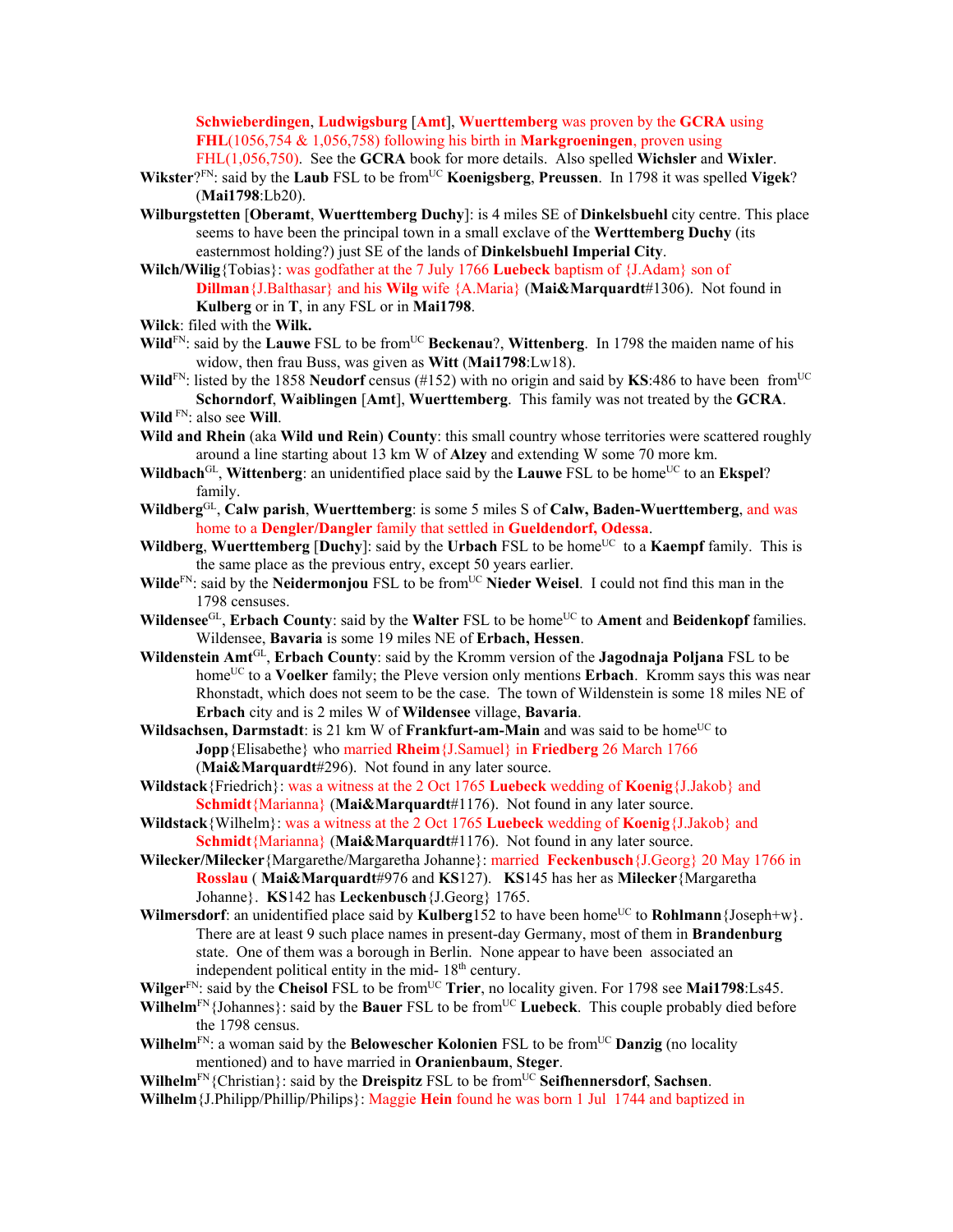**Altenhasslau** the son of {Johannes} & **Hoehn**{Susanna Charlotta}. He married **Schmidt**{Eliesabetha} in **Buedingen** 5 March 1766 (**Mai&Marquardt**#369 & **KS**164). On 18 June 1766 this couple, he said to be from **Hanau**, (**Kulberg**1056). and the wife's brother{Johann} had arrived in **Russia** (**Kulberg**1056). Not found in **T**. By 13 May 1767 {Philipp}, his wife and an infant son had settled at **Kolb** FSL #20. In 1798 this couple was still living in **Kolb** {**Mai1798**:Ko27).

- **Wilhelm**{Christina}: **Kulberg**65 said she was single from **Elbingen** and went to **Saratov**. I did not find her in **T**, or in any FSL.
- **Wilhelm**FN{Friedrich}: said by **Kuhlberg**4943 and the **Huck** FSL to be fromUC **Hanau** (no locality or country identified).
- **Wilhelm**<sup>FN</sup>{J.Jacob}: said by the **Norka** FSL to be from<sup>UC</sup> **Isenburg** (no locality mentioned). For 1798 see **Mai1798**:Nr78.
- **Wilhelm**<sup>FN</sup>{Johannes}: said by the **Norka** FSL to be from<sup>UC</sup> **Isenburg** (no locality mentioned). For 1798 see **Mai1798**:Nr16.
- **Wilhelm**<sup>FN</sup>{Peter}: said by the **Ober-Monjou** FSL to be from<sup>UC</sup> **Nassau** (no locality indicated) with an **Esslauer** orphan girl in the household.
- Wilhelm<sup>FN</sup>{Bernhard}: said by the **Phillipsfeld** FSL to be from<sup>UC</sup> **Bischausen-bei-Waldkappel**, [Hessen-**Kassel Landgraviate**], with a **Ludwig** orphan in the household.
- **Wilhelm** {J.Ludwig} $F_N$ : is not identifed in the 1772 **Pobochnaya** first settlers' and was discharged with passport from there in 1793 (**Mai1798**:Mv2330).
- **Wilhelm**{Konrad}FN: even though old enough he is not listed in the 1772 **Pobochnaya** first settlers' list but moved from there to Krasny Yar in 1777 (**Mai1798**:Mv2323(77),Ks33).
- **Wilhelm** {Peter}<sup>FN</sup>: listed with his wife ({Margareta Zavina} her maiden name not given) in the 1772 **Pobochnaya** first settlers' list (pb31) with no origin mentioned; for a son in 1771 see **Mai1798**:Mv2323; for 1798 see **Mai1798**:Pb14,24,27,33 and Ks31.
- **Wilhelm**<sup>FN</sup>{Andreas}: said by the **Reinwald** FSL to be from<sup>UC</sup> [Isenburg-]Meerholz [County]. For 1788, 1797 and 1798 see **Mai1798**:Mv2402, 2423, Ks10, Rh15, Rw47 and 55.
- **Wilhelm**{A.Maria}: from **Hesseldorff**, married the Catholic **Siebert**{Nicolaus} in **Buedingen** 1 July 1766 (**Mai&Marquardt**#724). On 13 Sept 1766 they arrived in **Russia** (**Kulberg**6296). Later in 1766 they took transport in **Oranienbaum** for the **Volga** (**T**7445-7446). By 24 July 1767 they had settled at **Roethling/Semenovka** FSL #39. By 1798 she had died and her husband was remarried (**Mai1798**:Se52).
- **Wilhelm**FN{Andreas}: possible early settlers of **Zuerich** said to be fromUC **Fronhausen** (**Lk**4). For 1798 see **Mai1798**:Zr41.
- **Wilhelm**{Margaretha E.)FN: this stepdaughter of **Rau**{Johannes} left **Zuerich** in 1785 and may have been an early settler there. She may have been listed at **T**2447? In 1798 she was at **Mai1798**:Or54.

**Wilhelm**FN: this family name was found recorded in **Herborn** marriage records 1762-1767; see **Flegel** trip. **Wilhelm**{Jacob}: **KS**164 says his widow came from **Schlierbach** near **Gelnhausen** heading for

**Gelnhausen**. Not yet found in a **Volga** record.

- **Wilhelm**FN: also see **Wilhelmi** and **Willhelm**.
- **Wilhelmi**FN: said by the **Katharinenstadt** FSL to be fromUC **Konstanz, Schwaben**. Later spelled **Wilhelm** (**Mai1798**:Ka116).
- **Wilhelmi**FN: his wife was said by the **Katharinenstadt** FSL to be fromUC **Stadthagen**, **Luzembourg**. **Wilhelmi**FN: said by the **Koehler** FSL to be the maiden name of frau **Dreschsler**.
- **Wilhelmsburg**, **Hamburg** [**Imperial City**]: was immediately S of **Hamburg** city, and was said by the **Stahl-am-Tarlyk** FSL to be home<sup>UC</sup> to the **Brunckhorst** family.
- **Wilk/Wilck/Wilg** all interfiled here:
- **Wilk**<sup>FN</sup>: said by the **Katharinenstadt** FSL to be from<sup>UC</sup> **Hamburg** (no other locality mentioned).
- **Wilg/Wilch**{A.Maria}: with her **Dillmann** husband {Balthasar} and 4 children she arrived in **Russia** 12 Sept 1766 (**Kulberg**5869). Not found in **Kulberg** or in **T**, or in any FSL. **Kind** has no existing FSL, but in 1771, {Baltasar} with wife and daughter moved from **Kind** to **Schaffhausen** (**Mai1798**:Mv1269).

**Wilk**{first name not shown}: **KS**164 came from **Mettenheim** near **Worms**. No more information.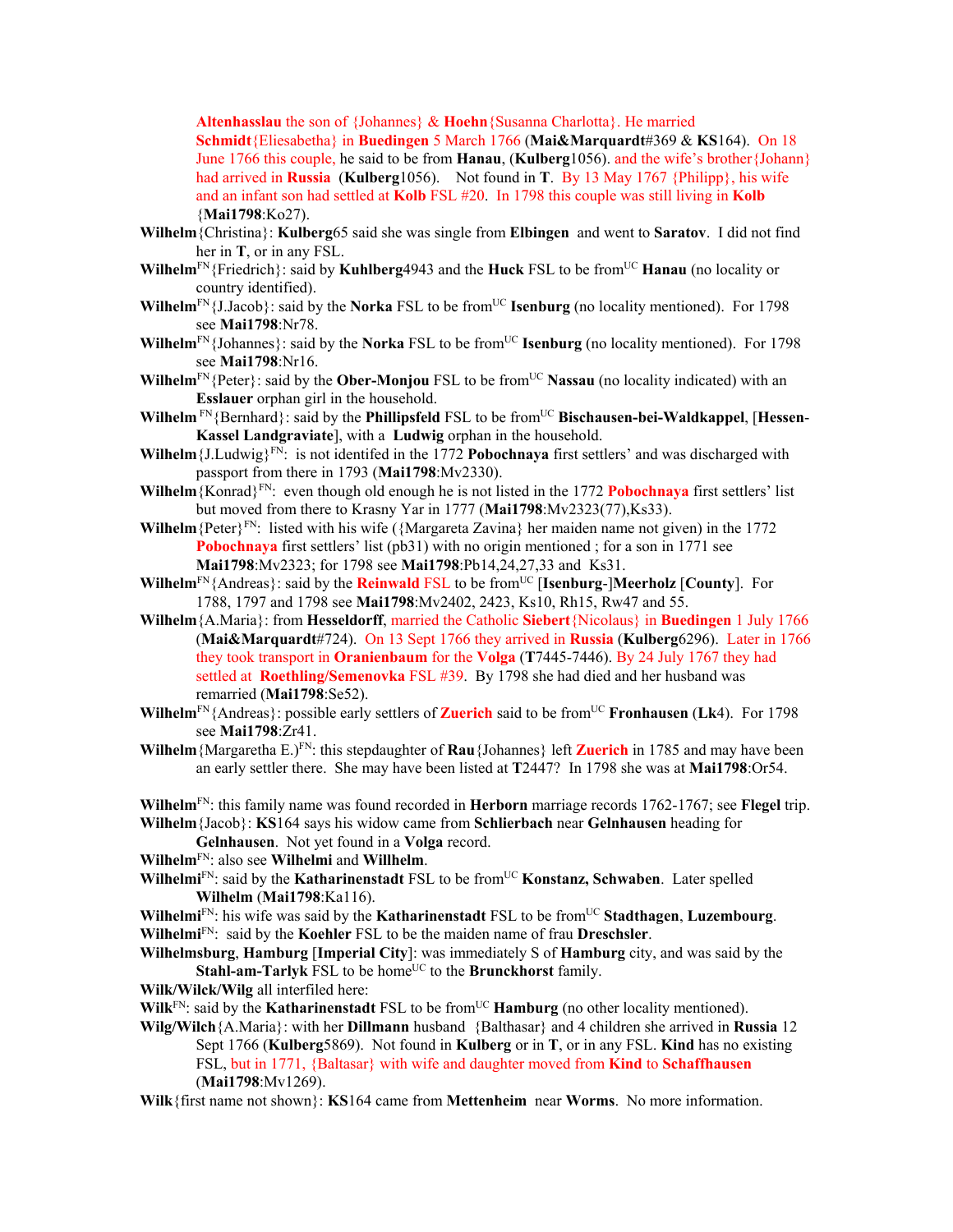- **Wilck** {A.Margaratha}: married **Kunau** {Jacob} both of<sup>UC</sup> **Buebesheim**<sup>UC</sup> 16 April 1766 in **Buedingen** (**Mai&Marquardt**#520). **KS**141 has {Jakob} and **Biebesheim** near **Gross-Gerau**. **KS**164 has **Biebelsheim**. Not found in any later source.
- **Wilke**FN: said by the **Bettinger** FSL to be the maiden name of frau **Busch**.
- **Wilke**? FN: according to the **Bettinger** FSL two orphaned **Wilke**? brothers of frau **Busch** were living with the **Busch** family that had come from<sup>UC</sup> Kiel. In 1780 they were referred to as Welker (**Mai1798**:Mv235) but I could not find them in **Mai1798**es.
- **Will** ${$ Peter $}$ <sup>FN</sup>: listed by the 1816 **Glueckstal** census (**KS**:674, 677, 486) with no origin; however, **KS**:487 said he came fromUC **Schafheim**, **Dieburg** [**Amt**], **Hessen**, thence to **Neu Verbas**, **Hungary**, and that his father {Kaspar}came from **Pirmasens**, **Pfalz**, thence to **Torschau**, **Hungary**. Also spelled **Willner**.
- **Will**{Frantz Conrad}: married **Schenck**{Margaretha} 9 March 1766 in **Buedingen**  (**Mai&Marquardt**#392 & **KS**154 & 164). No further information.
- **Will**FN: not found in an FSL but was in the 1775 **Grimm** census #72. For 1798 see **Mai1798**:Gm140, Br37, Mo69 and possibly Br27 and Kf30.
- **Will**{Gottlieb}FN: listed by the 1816 **Neudorf** census (#106) with no origin. Not treated by **GCRA**.
- **Will** {Kaspar}<sup>FN</sup>: said by both the 1816 **Neudorf** census (#36) and **KS**:487 to have come from<sup>UC</sup> **Pirmasens**, **Rhinepfalz** via **Torschau**, **Ungarn**. See the **GCRA** book for a bit more.
- **Will**{A.Katharina}FN: said by the **Schwab** FSL #33a to be a widow in the **Urich** household. No trace of her in **Mai1798**.
- **Will**{Peter/J.Peter}: from **Hoechst** in the **Wetterau** married the widow **Ros**{Gerdrauth} in **Buedingen** 3 May 1766 (**Mai&Marquardt**#611). **KS**164 has {Gertraud} and says **Hoechst** was near **Nidda**. By 12 Sept 1767 {J.Peter} and wife had settled at **Schwab** FSL #32, he said to be from **Hoexter**(?). I could not find members of this family in **Mai798**.
- **Will/Wild**FN{J.Philipp}: Corina **Hirt** without revealing her source(s) in Feb 2013 says that he was baptized 10 Jul 1729 in **Hasselborn**, parents being {J.Wilhelm} and his **Steinhausen** wife {A.Dorothea}, and married **Holland**{A.Veronica} daughter of {J.Konrad} in **Gross Rechtenbach** where their 5 children were born{**CGRS**, Straub, Will). With wife {Veronica} and 5 children, he arrived in **Russia** 18 June 1766, said to be from<sup>UC</sup> [Solms-]Braunfels [County](Kulberg922). Not in T. By 12 May 1767 with wife and 6 children he had settled at **Straub** FSL #8 which said he was fromUC **Kroeffelbach**, **Nassau**[-**Weilburg Principality**]. Also spelled **Wild** in 1796, 1797 and 1798 (**Mai1798**:Mv2021,Mv2870,Sr43,40,50,Sg66 and Wr66).
- **Will**{A.Katharina}: the mother of **Urich**{J.Friedrich} of **Schwab**'s wife {A.Barbara}.
- **Will**{J.Georg}: from **Calbach** married **Reichert**{A.Maria} in **Buedingen** 7 March 1766

(**Mai&Marquardt**#380). On 4 July 1766 this couple arrived in **Russia**, he said to have come from **Linden** (**Kulberg**2261). No further information found.

- **Will**FN: also see **Konrad**, **Wiel** and **Wild**.
- **Willberegein**(?)GL: see **Willebadessen**.
- **Wille**FN: said by the 1798 **Balzer** census to be the maiden name of frau **Becker**{Weil}.
- **Willebadessen**GL, [**Paderborn Bishopric**]: is some 13 miles SE of **Paderborn** city and said by the **Mariental** FSL to be home<sup>UC</sup> to a **Linenberg** family; proved by Denise Grau to be home to the **Linnenberg** family that settled in **Mariental** with seven children baptized there during 1747- 1757. Said by the **Neidermonjou** FSL to be home<sup>UC</sup> to **Muehl** and **Taub** families. At one time Pleve had rendered one family **Mull**, and the place **Willberegein**(?).
- **Willez**( $?$ )<sup>GL</sup>, is an unidentified locality which, according to the **Frank** FSL, was in the state of **Schlitz** and was home<sup>UC</sup> to an **Eisenach** family. There is a Wolletz in **Brandenburg** and a Willatz in **Baden-Wuerttemberg.**
- **Willging/Willking**FN: **Doris Evans** says that research done by Anneliese Micheiwski for Doris confirms his origins: the Vilquin lived in Genonne/Sedan, France; at least one went to Otterberg, Germany; a Wilckin went to Erlenbach, Germany; a Wilking went to Kaiserslautern and on to Tscherwenka, Hungary; finally two Wilking went to Teplitz, Bessarabia.
- **Willhelm**FN: according to a **Woehrd** ML this woman fromUC **Waechtersbach, Isenburg** married in 1766 a **Frasz** man; the couple moved to **Boregard** (**Mai&Marquardt**#825). Also spelled **Wilhelm**.
- Willingen?<sup>GL</sup>: an unidentified place said by the **Kano** FSL to be home<sup>UC</sup> to a Kuhlberg said this place was